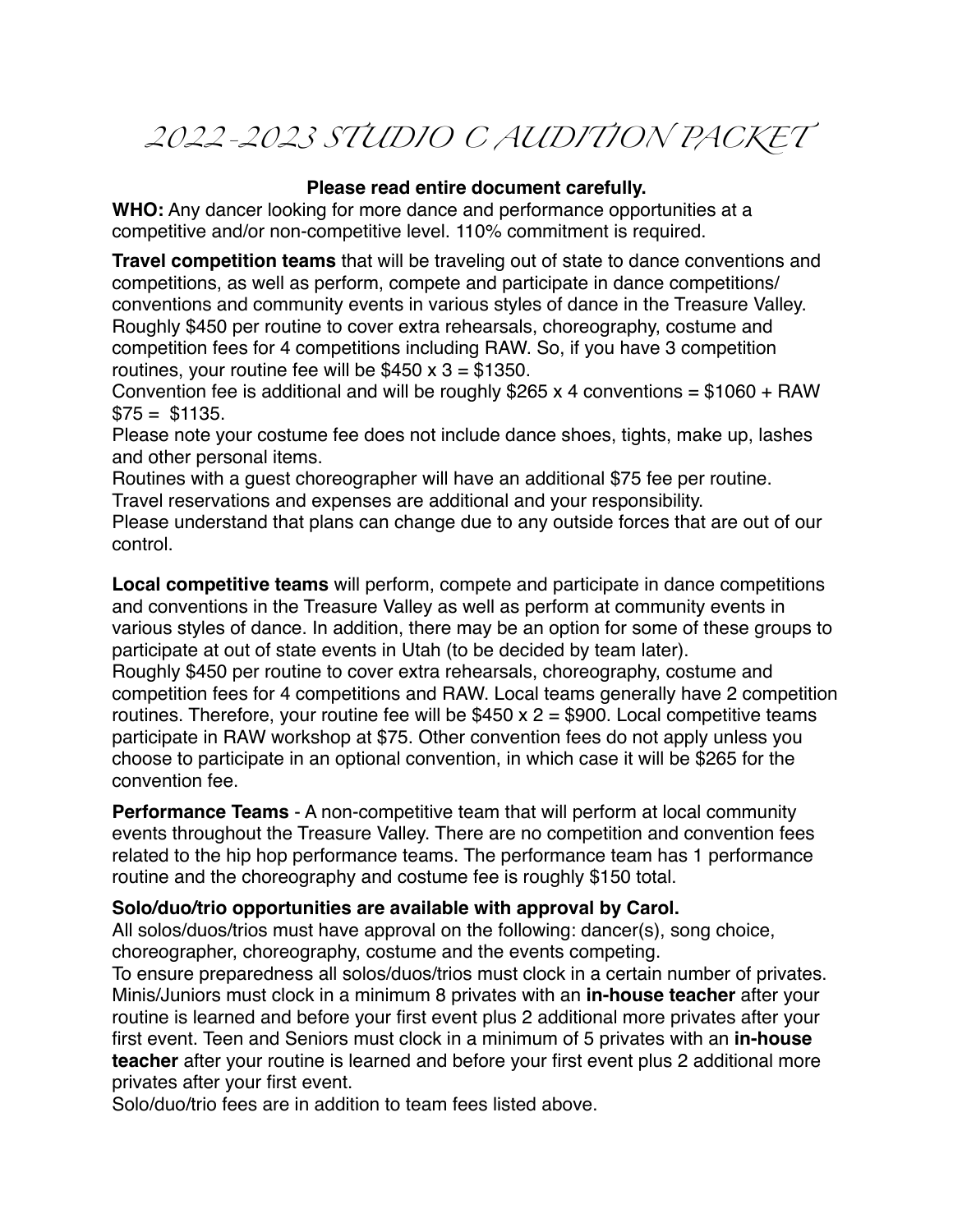Solos \$145 per event, duo/trios \$75 per dancer per event

Some events limit the # of solos a studio may enter. If this is the case we will enter solos from oldest dancers to youngest dancers, considering preparedness (logged in privates) has been met and possible conflicts with school tests/projects particularly on Thursdays when going to events that begin on a Thursday

**A \$250 non-refundable deposit will be due upon acceptance into one of our touring/competition teams. This deposit will be applied towards team fees and is non-refundable. A \$150 non-refundable deposit will be due upon acceptance into one of our non-competing performance teams.**

### **SUMMER CLASSES**

If selected as a member of any of the teams, ALL team members will be required to participate in classes during the **Summer Session which runs June 13-July 21**. **A minimum number of 20 total summer classes over the course of 6 weeks will be required plus the Studio C Summer Power Intensive.**

Touring company and local company members will have the opportunity to train 4 days a week in the summer if they choose. In which case, getting the unlimited pass would be the most economical way to go.

### **SUMMER INTENSIVE**

Ballet Intensive dates tbd Jazz/Contemporary/Lyrical Intensive dates tbd Hip Hop/Ballroom Intensive dates tbd Power Intensive **August 8-12, 2022** This is required for all local and touring competition team members ages 8 and up. Age as of Jan 1, 2023. Beginning Minis Power Intensive = \$250 Intermediate Junior Power Intensive = \$375 Advanced Teen/Senior Power Intensive = \$500

### **Audition Dates and Times CALCULATE YOUR AGE AS OF JANUARY 1, 2023**

AGES 5-7 (age as of Jan 1, 2023) May 23, Monday 5:00-6:30pm

AGES 8-10 (age as of Jan 1, 2023)

May 23 and May 25, Monday 6:30-8:00pm and Wednesday 5:00-6:30pm

AGES 11-12 (age as of Jan 1, 2023)

May 24 and May 26, Tuesday 7:00-8:30pm and Thursday 7:00-8:30pm

AGES 13-15 (age as of Jan 1, 2023)

May 24 and May 26, Tuesday 5:30-7:00pm and Thursday 5:30-7:00pm

AGES 16-18 (age as of Jan 1, 2023)

May 24 and May 26, Tuesday 4:00-5:30pm and Thursday 4:00-5:30pm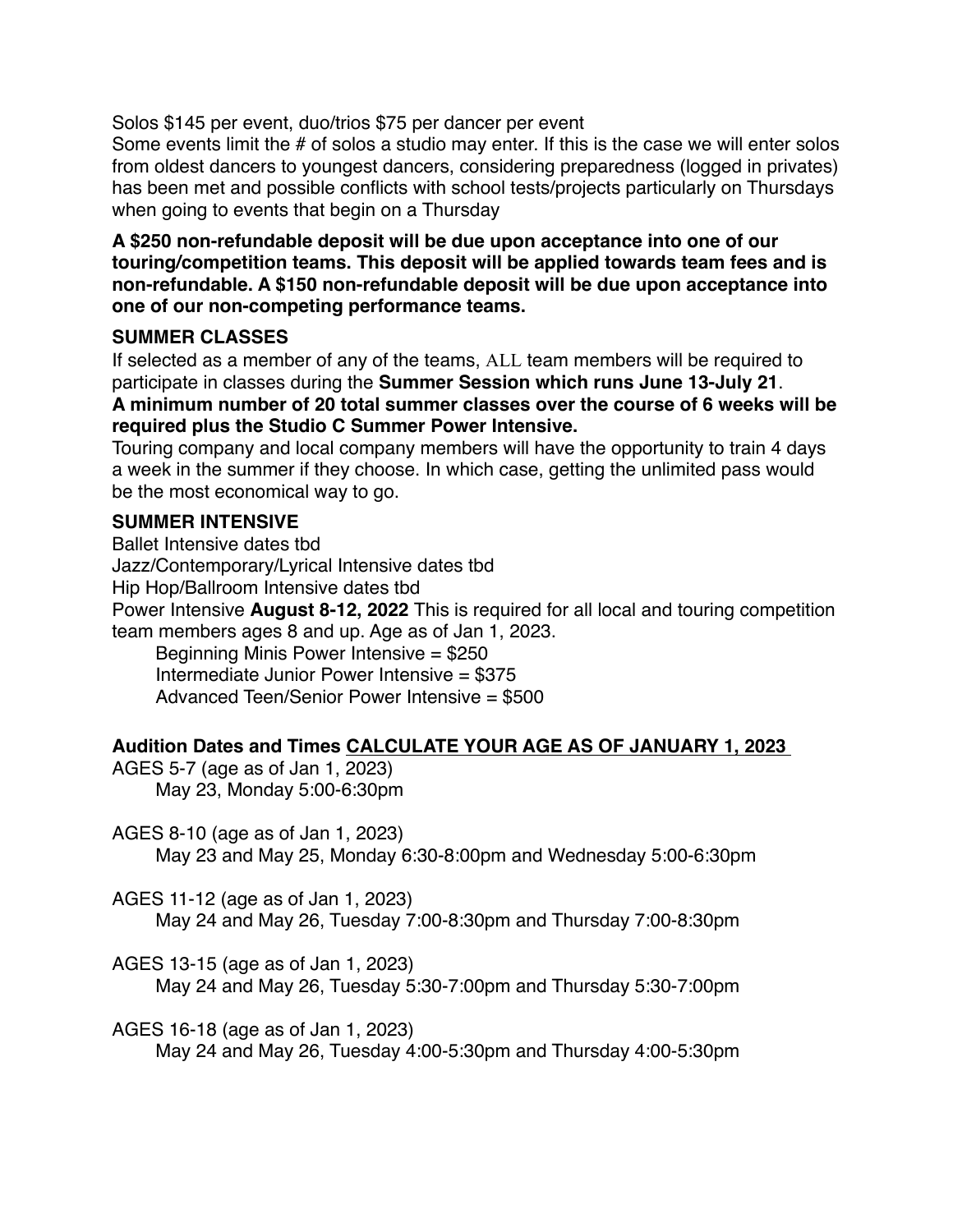## **NOTE:**

8 year olds may choose to attend both ages 5-7 and ages 8-10. 11 year olds may choose to attend both ages 8-10 and ages 11-12. 13 year olds may choose to attend both ages 11-12 and ages 13-15. 16 year olds may choose to attend both ages 13-15 and ages 16-18 *Expectations*: Being on any team requires a huge commitment on both the child and the parent. Solid daily/weekly attendance is critical to the success of your child. Being on time and properly suited for each class is also imperative to the success of your child. Personal practice at home is also a necessity to the success of your child.

**Monthly tuition** is based on the # of classes your child takes per week. Company members tuition range anywhere from \$55 - \$350 per month depending on which team your child has been selected for.

Classes in ballet, jazz/leaps/turns, acrobatics, contemporary/lyrical and hip hop will be required for competitive members. The number of classes, class times/days will be determined after the Company is selected. Class levels will be based on the individual dancer. We are striving to train each dancer at a level the dancer is ready for. The greatest benefit is that level advancements can be changed at any time during the season based on our assessment of the child's readiness. Generally younger kids take fewer classes and will increase as the kids get older and more advanced.

**LOCAL COMPETITION TEAMS** will have all the same requirements and expectations as travel teams minus the convention events/fees. *Note: Dancers ages 7 and under generally do not travel and are better suited for a local competition team.*

**PERFORMANCE ONLY TEAMS** Performance only teams will focus on guest performances within the Treasure Valley. A performance team allows your child to dance more often than a 'recital only' class without the financial or time commitment of being a competitive Company member. However, the *expectations* mentioned above about being on a team still apply. Performance only team fee is \$150 (one routine) for costume and choreography/extra rehearsals.

Dance is a big commitment. It is a year-round commitment. Even during off times such as breaks/vacations your child should be practicing at home. Just like any other sport/activity, if you want to be good at something it takes time and commitment from both the child and the parents support of their child.

*"When you put forth effort you get rewards." "You need to practice or to have apprenticed for 10,000 hours before you get good." Malcom Gladwell*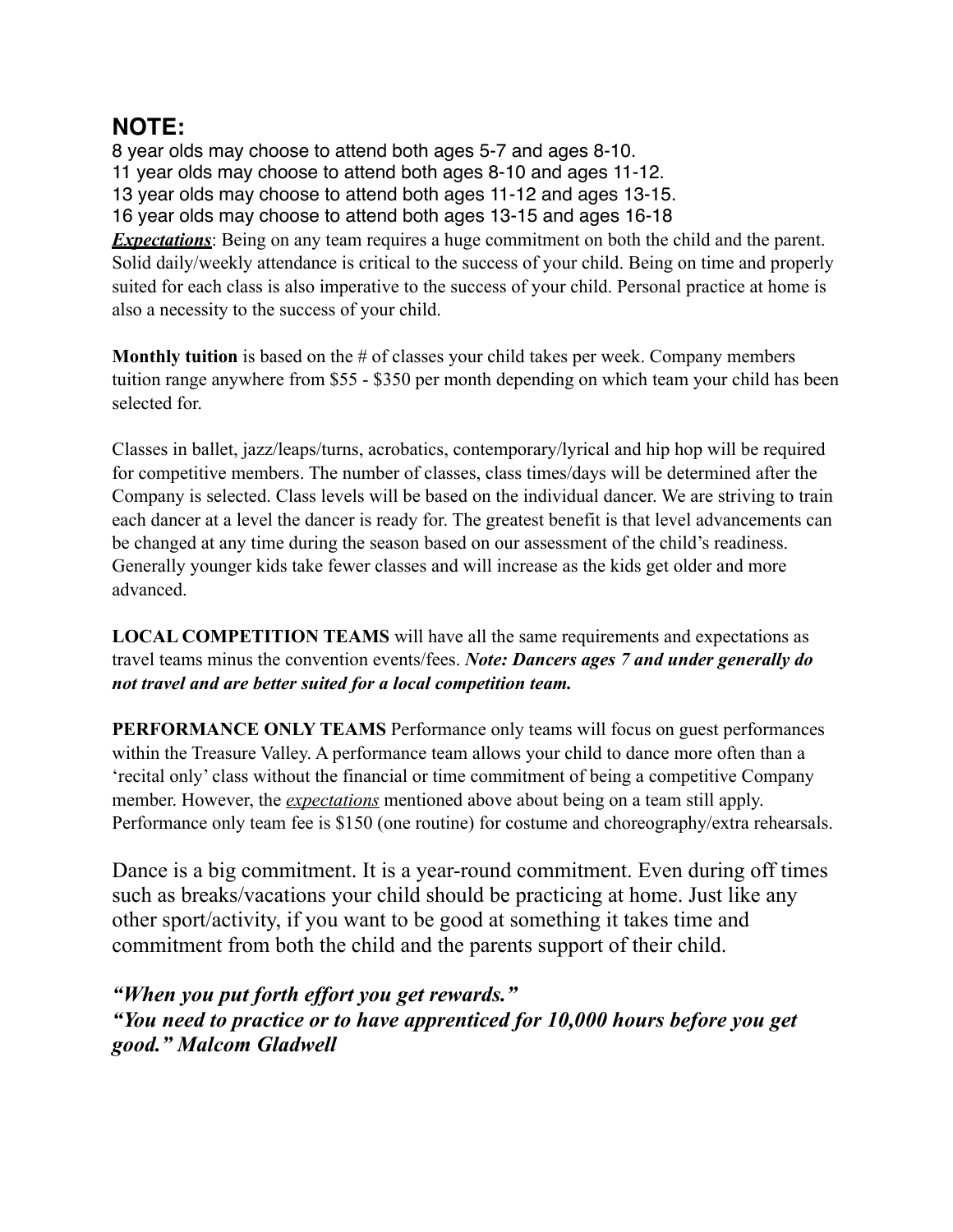# *2022-2023 APPLICATION FORM*

| Name                       |  |
|----------------------------|--|
| Age as of January 1, 2023  |  |
| Grade level in August 2022 |  |
| Email address              |  |
| Phone #                    |  |
| Address                    |  |

We understand that we are auditioning for a Studio C performance team. We understand that once we are selected for the team, we are obligated to fulfill our membership on the team through May 31, 2023. Membership includes but is not limited to: attending required weekly required classes, attending extra rehearsals, attending required workshops/conventions/choreography sessions, maintaining and building dance skills through the course of the summer, traveling out of state, making monthly installments for fees as it pertains to you, participating in some required fundraisers, have good attendance, good grades, a good work ethic, good sportsmanship and a positive attitude. Membership must be exclusive to Studio C, which means members are not allowed to participate with another private dance studio while a member of a Studio C performance team. Public school dance teams are not considered a private studio dance team. However, we expect you to make the Studio C Dance Company your dance priority. We also understand that all decisions made by the Studio C faculty are final and are not to be disputed.

CHILD'S NAME PARENT SIGNATURE DATE

#### *APPLICATION, COMMITMENT AND WAIVER FORMS DUE ON DAY 1 OF YOUR AUDITION DAY*

### **The audition fee is \$20 for current team members and \$40 for non-current team members**

 $\mathcal{L}_\mathcal{L} = \mathcal{L}_\mathcal{L} = \mathcal{L}_\mathcal{L} = \mathcal{L}_\mathcal{L} = \mathcal{L}_\mathcal{L} = \mathcal{L}_\mathcal{L} = \mathcal{L}_\mathcal{L} = \mathcal{L}_\mathcal{L} = \mathcal{L}_\mathcal{L} = \mathcal{L}_\mathcal{L} = \mathcal{L}_\mathcal{L} = \mathcal{L}_\mathcal{L} = \mathcal{L}_\mathcal{L} = \mathcal{L}_\mathcal{L} = \mathcal{L}_\mathcal{L} = \mathcal{L}_\mathcal{L} = \mathcal{L}_\mathcal{L}$ 

- *Download this audition packet as a word document.*
- *Complete the document & add a picture if you are a non-current team member.*
- *Bring your completed application, waiver and questionnaire on Day 1 of your audition.*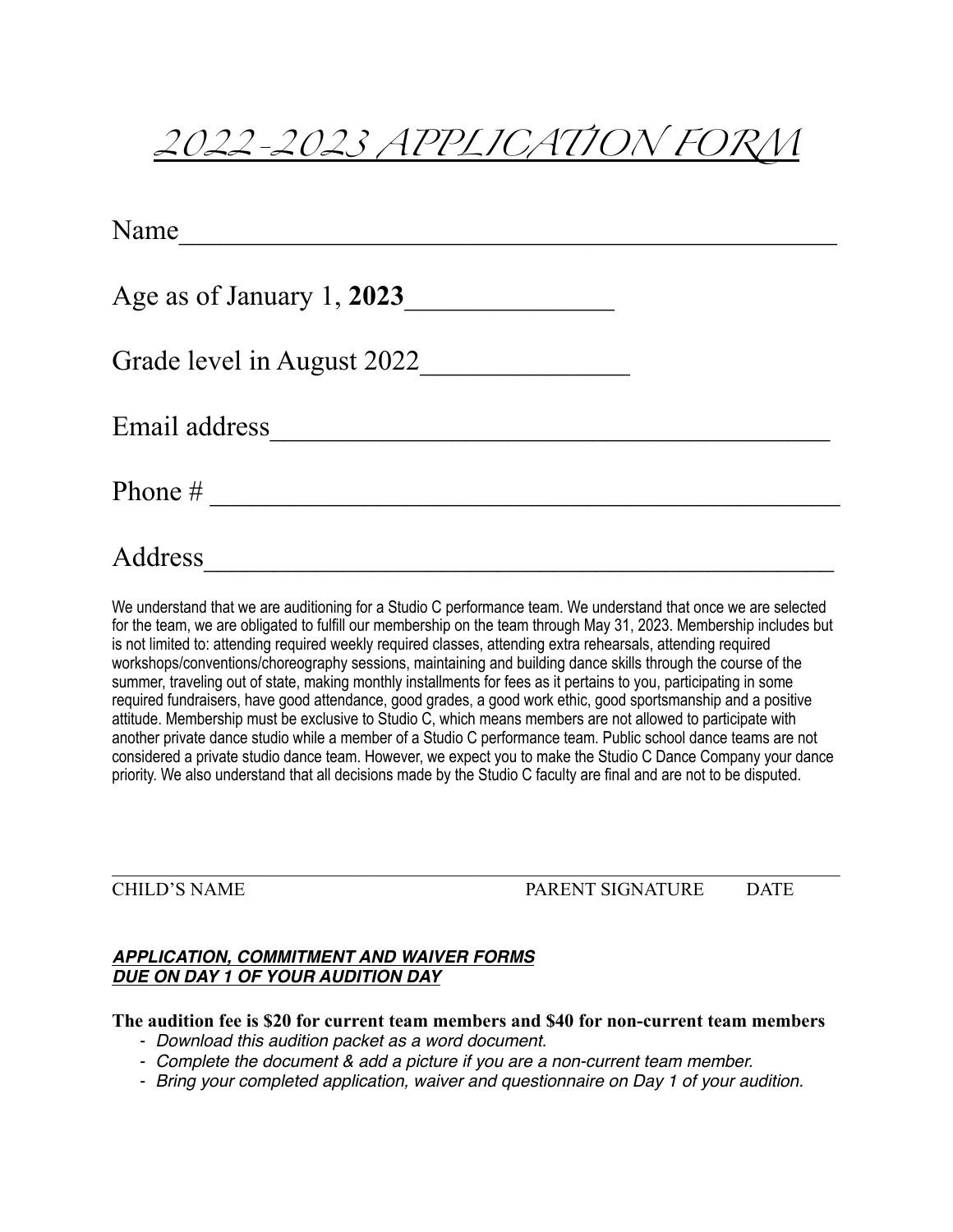## **COMMITTMENT FORM**

After carefully reading the above, please carefully and thoughtfully answer the questions below:

1. What type of team can YOU and YOUR CHILD commit to? Please circle.

### **Competitive Travel Competitive Non-Travel Non Competitive**

- 2. How many routines can YOU and YOUR CHILD commit to? Consider time and finances. For example: 3 routines.
- 3. Are you willing to commit to weekend rehearsals 1-2x a month with advanced notice of dates) and sacrificing some family time due to weekday dance classes and weekend rehearsals as they pertain to your child? Please circle. **YES NO**
- 4. Are you wanting to do a solo/duo/trio? Again, **you must meet with Carol** to get approval to do a solo/duo/trio for dancer(s), song choice, choreographer, choreography, costume and the events competing. Please circle. **SOLO DUO TRIO**

5. If selected on a travel team, would you be open to traveling to Honolulu, Hawaii May 26-27-28 for a convention/competition over Memorial Day weekend? This would require additional days off school prior to the event to allow travel time and some rehearsal time in Hawaii. Please circle. **YES NO** 

**6. Quality over quantity.** Our goal is always about quality training over the # of routines you child is in. We believe in having a child properly prepared for any routine she or he is cast in. We can guarantee every child will be cast in 1 routine. But in reality, everyone has a minimum of 2-3 routines. Any more than that will depend on the readiness and progress of your child as well as the time and financial commitment of the dancer and the parents.

 $\mathcal{L}_\text{max} = \mathcal{L}_\text{max} = \mathcal{L}_\text{max} = \mathcal{L}_\text{max} = \mathcal{L}_\text{max} = \mathcal{L}_\text{max} = \mathcal{L}_\text{max} = \mathcal{L}_\text{max} = \mathcal{L}_\text{max} = \mathcal{L}_\text{max} = \mathcal{L}_\text{max} = \mathcal{L}_\text{max} = \mathcal{L}_\text{max} = \mathcal{L}_\text{max} = \mathcal{L}_\text{max} = \mathcal{L}_\text{max} = \mathcal{L}_\text{max} = \mathcal{L}_\text{max} = \mathcal{$